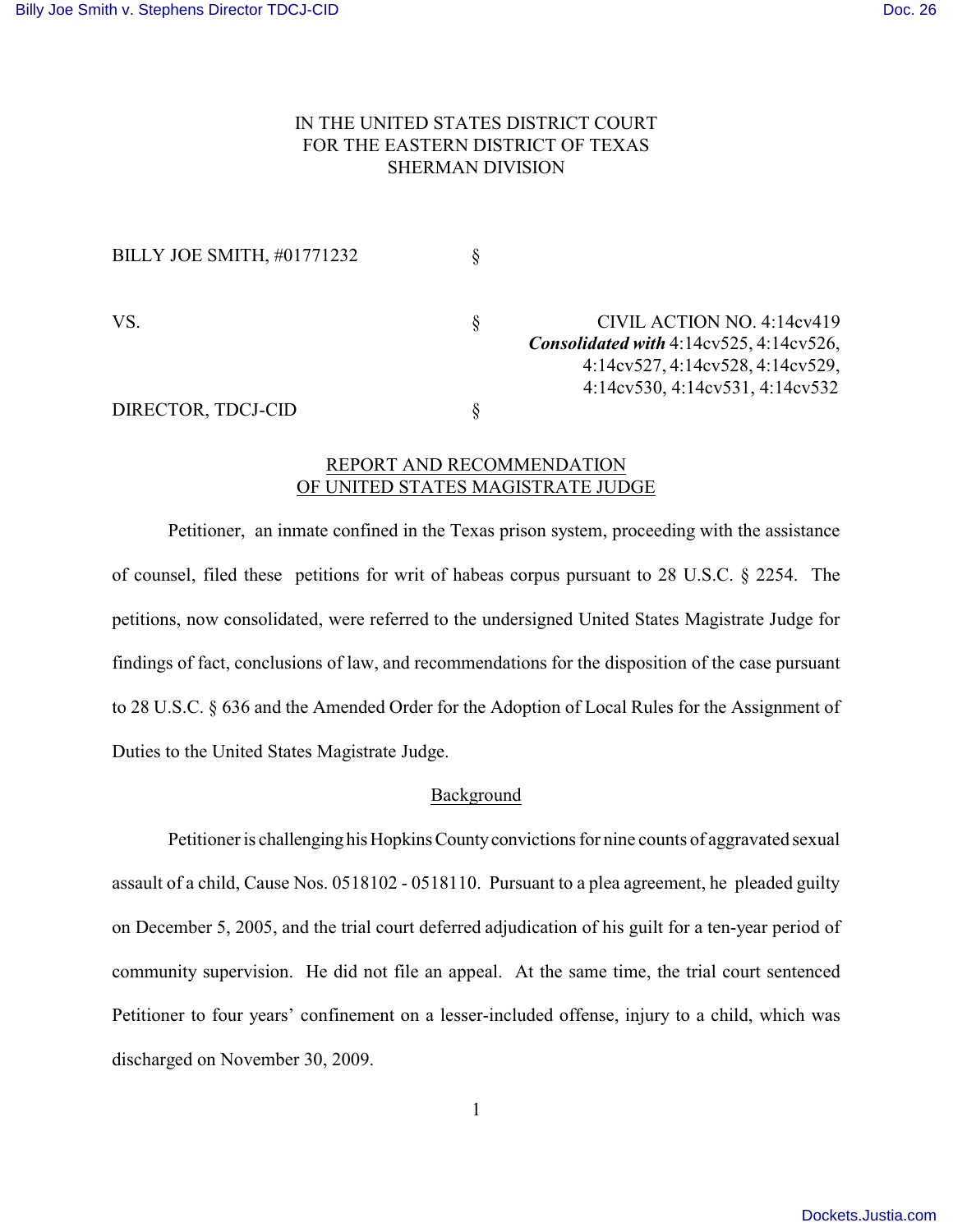The State filed a motion to proceed to an adjudication of guilt on October 11, 2011. It alleged several violations of the terms of Petitioner's community supervision, including being around children under the age of seventeen and failure to pay community supervision fees. On November 22, 2011, the trial court conducted a hearing and found all of the allegations true. On February 3, 2012, after the preparation of a presentence investigation report, the trial court considered punishment evidence, including its recollection of the original proceedings, and assessed concurrent life sentences in each case.

Petitioner then filed an appeal contesting the revocation proceedings, and the Sixth Court of Appeals affirmed the convictions. *Smith v. State*, No. 06-12-0065-CR through 06-12-00072-CR (Tex. App.–Texarkana, Jan. 23, 2013, no pet.). He did not file a petition for discretionary review or writ of certiorari. However, on February 19, 2014, Petitioner filed state applications for writ of habeas corpus under article 11.07. On April 9, 2014, the Texas Court of Criminal Appeals (CCA) denied his state writs without written order. Petitioner then filed a motion for reconsideration on April 17, 2014, but the CCA denied it on August 27, 2014. Prior to the CCA's ruling on the motion for reconsideration, Petitioner filed the instant petition on June 16, 2014.

Petitioner claims that he is entitled to relief based on Texas's sex offender probation condition being "impossible to comply with" and ineffective assistance of counsel at his revocation hearing. The Director filed a Response, asserting that Petitioner's petition is time-barred, and is alternatively, without merit. Petitioner did not file a Reply.

#### Antiterrorism and Effective Death Penalty Act of 1996

On April 24, 1996, the Antiterrorism and Effective Death Penalty Act of 1996 (AEDPA) was signed into law. The law made several changes to the federal habeas corpus statutes, including the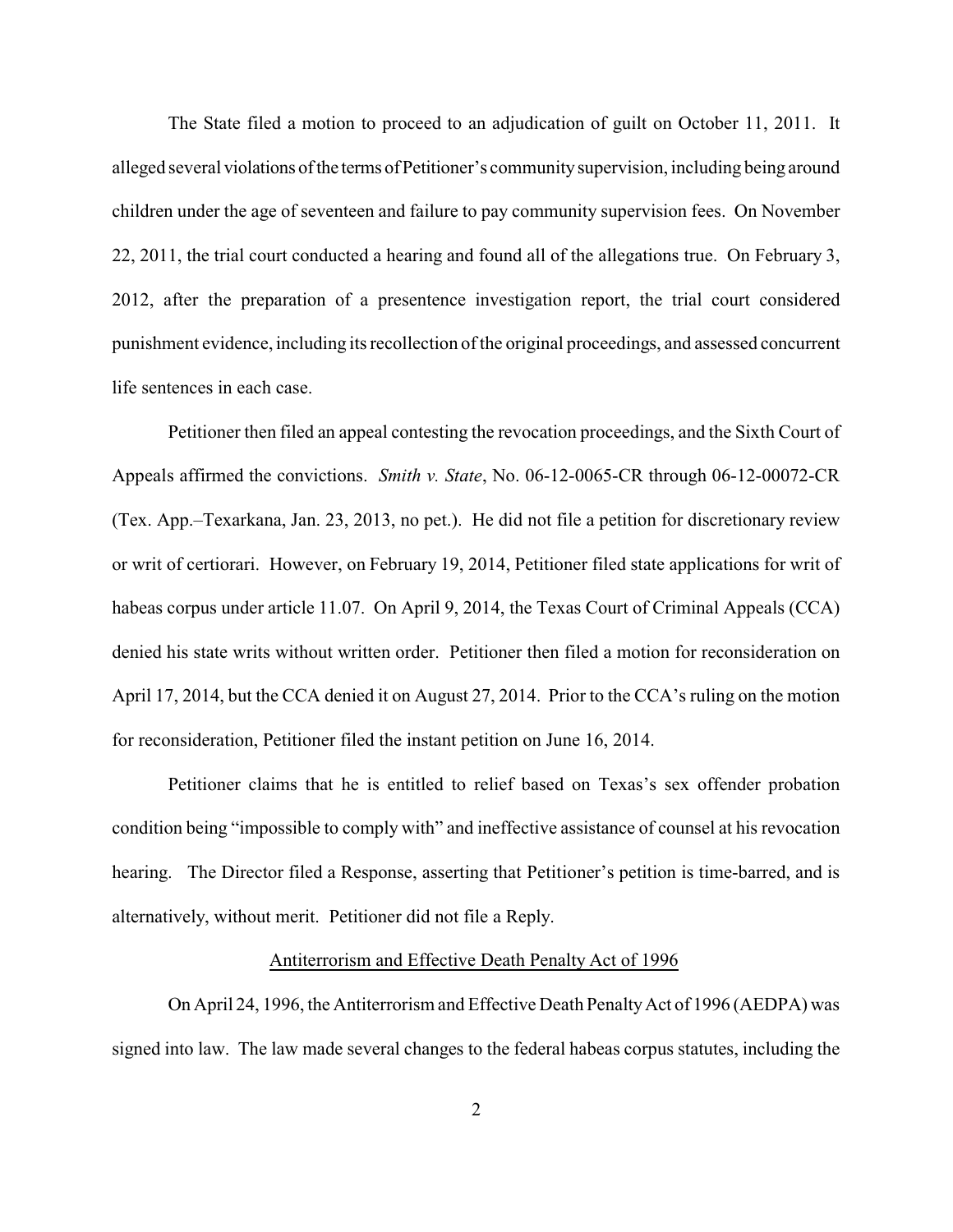addition of a one year statute of limitations. 28 U.S.C. § 2244(d)(1). The AEDPA provides that the one year limitations period shall run from the latest of four possible situations: the date a judgment becomes final by the conclusion of direct review or the expiration of the time for seeking such review; the date an impediment to filing created by the State is removed; the date in which a constitutional right has been initially recognized by the Supreme Court and made retroactively applicable to cases on collateral review; or the date on which the factual predicate of the claim or claims presented could have been discovered through the exercise of due diligence. *Id*. at  $§2244(d)(1)(A)-(D).$ 

In the present case, Petitioner is challenging his conviction of December 5, 2005. The appropriate limitations provision is  $\S$  2244(d)(1)(A), which states that the statute of limitations started running when the conviction became final. He did not file a notice of appeal, thus the conviction became final thirty days later, on January 4, 2006. Tex. R. App. P. 26.2 (Vernon 2000). *See also Rodarte v. State*, 840 S.W.2d 781 (Tex. App. – San Antonio 1992), *affirmed*, 860 S.W.2d 108 (Tex. Crim. App. 1993). Accordingly, the one-year limitations period started running at that time and the present petition was due no later than January 4, 2007, in the absence of tolling provisions. It was not filed until June 16, 2014 – seven years, five months, and twelve days beyond the limitations period.

The AEDPA also provides that the time during which a properly filed application for State post-conviction or other collateral review with respect to the pertinent judgment or claim is pending shall not be counted toward any period of limitation. *Id.* at 2244(d)(2).<sup>1</sup> Although Petitioner filed

<sup>&</sup>lt;sup>1</sup> The Fifth Circuit discussed the approach that should be taken in applying the AEDPA one year statute of limitations in *Flanagan v. Johnson*, 154 F.3d 196 (5th Cir. 1998) and *Fields v. Johnson*, 159 F.3d 914 (5th Cir. 1998).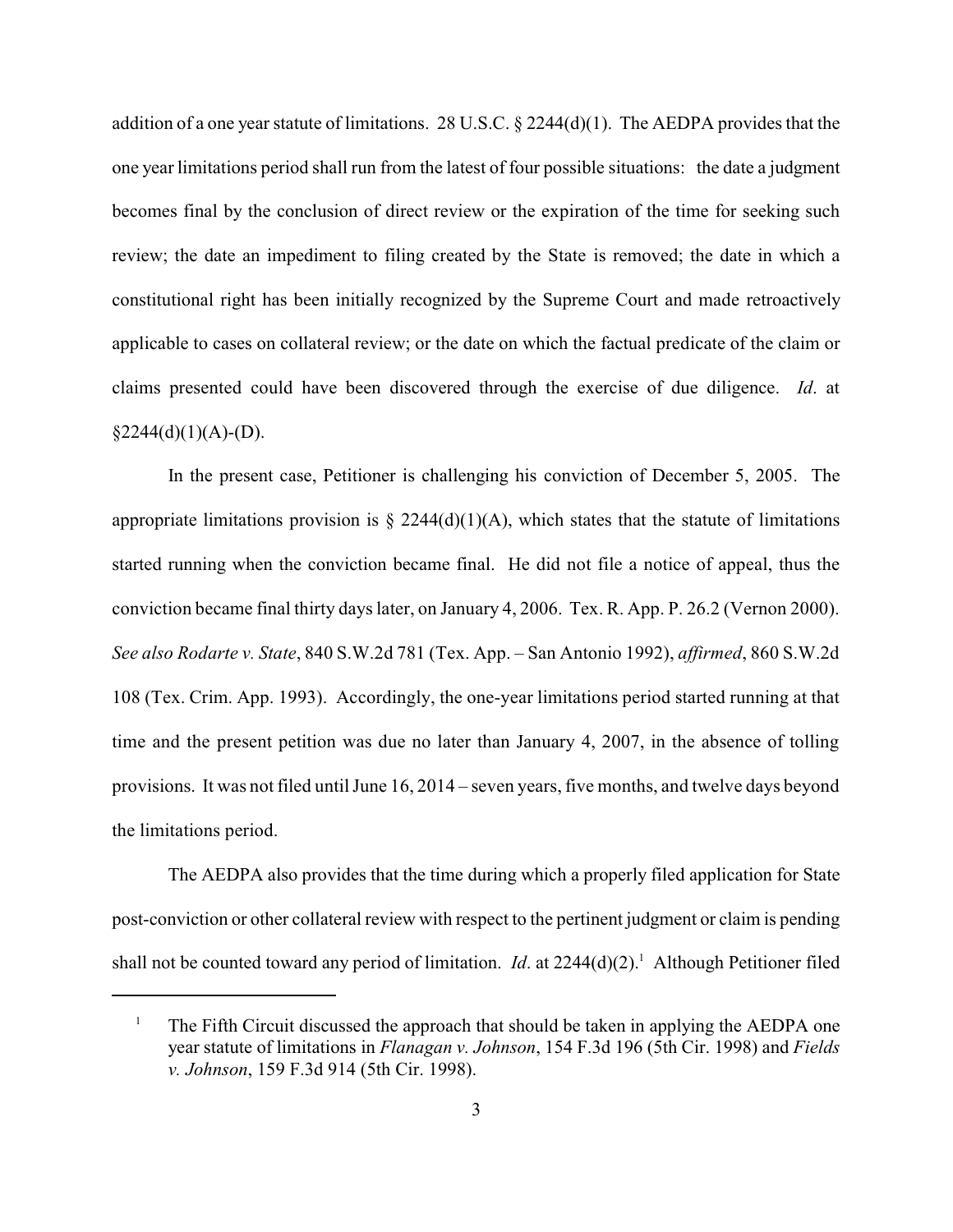a post-conviction state application for a writ of habeas corpus on February 19, 2014, it was filed well beyond the limitations deadline of January 4, 2007; thus, it does not serve to toll the statute of limitations.

The court notes that Petitioner's complaints arise from his revocation proceedings. However, the law is clear: a defendant in Texas placed on deferred adjudication probation must appeal any issue relating to the original plea at the time he is placed on deferred adjudication. *See Manuel v. State*, 994 S.W.2d 658, 661-62 (Tex. Crim. App. 1999). The Fifth Circuit has held that a sentence of deferred adjudication probation in Texas is a "final" judgment that triggers the habeas corpus statute of limitations. *See Caldwell v. Dretke*, 429 F.3d 521, 529-30 (5th Cir. 2005), *cert. denied*, 549 U.S. 970, 127 S. Ct. 431, 166 L. Ed.2d 301 (2006); *see also Wilkinson v. Cockrell*, 240 F. Supp.2d 617, 620 (N. D. Tex. 2002 (holding that the one-year statute of limitations found in the AEDPA begins to run when the time to appeal from a sentence of deferred adjudication expires). The Fifth Circuit found that the one-year statute of limitations of the AEDPA for bringing claims related to deferred adjudication starts to run when the state court's deferred-adjudication order becomes final. *Caldwell,* 429 F.3d at 529; *Tharpe v. Thaler*, 628 F.3d 719, 722-23 (5th Cir. 2010). The court notes that, even if his petition was not barred, Petitioner forfeited the right to complain about the terms of his community supervision when he voluntarily pleaded guilty and did not challenge the conditions of his deferred adjudication. *See, e.g., Speth v. State*, 6 S.W.3d 530, 534 (Tex. Crim. App. 1999). Because Petitioner failed to timely file his § 2254 petition, it is barred by the statute of limitations unless equitable tolling is warranted.

The United States Supreme Court recently confirmed that the AEDPA statute of limitation is not a jurisdictional bar, and it is subject to equitable tolling. *Holland v. Florida*, 560 U.S. —, 130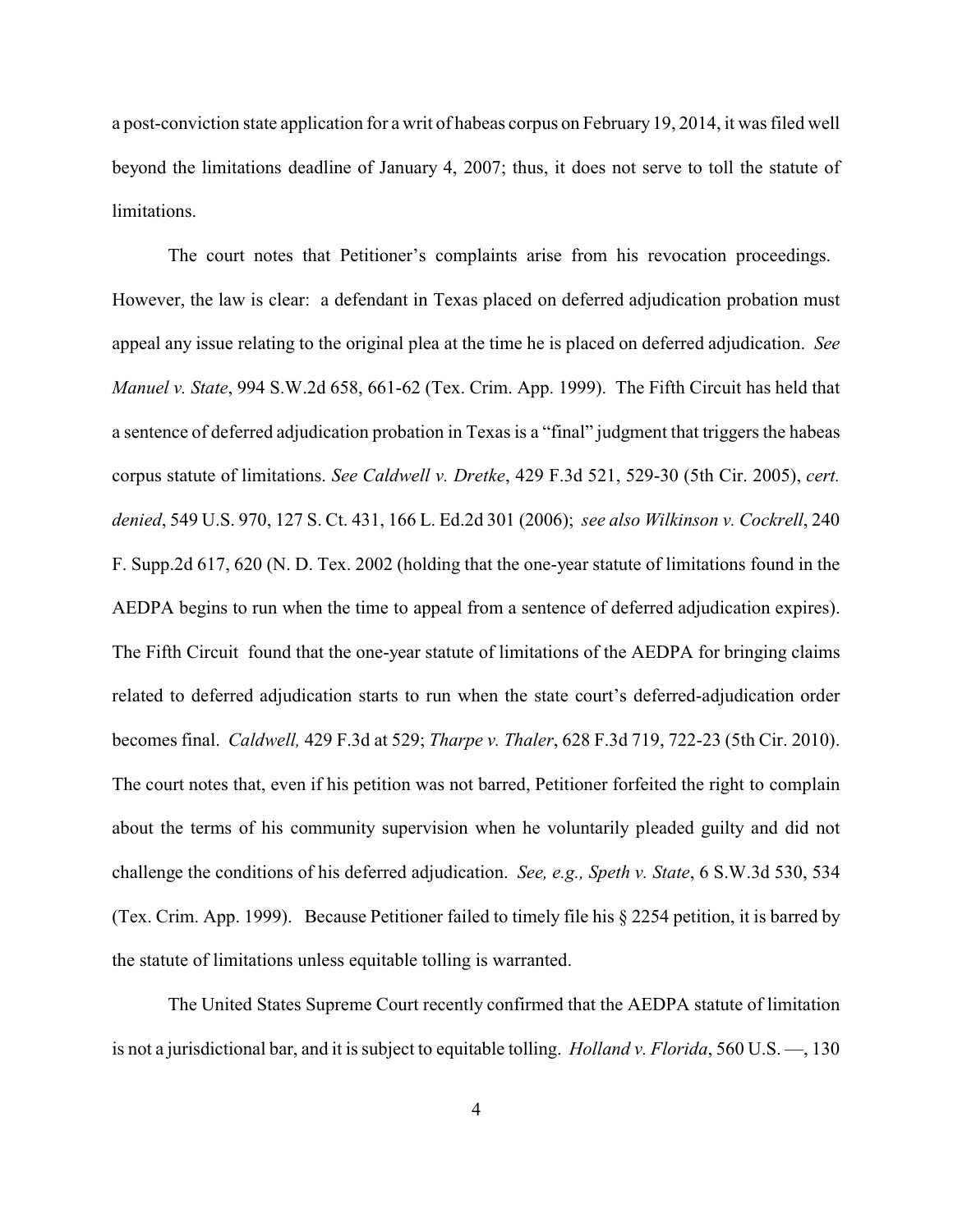S. Ct. 2549, 2560, 177 L. Ed.2d 130 (2010). "A habeas petitioner is entitled to equitable tolling only if he shows '(1) that he has been pursuing his rights diligently, and (2) that some extraordinary circumstance stood in his way' and prevented timely filing." *Mathis v. Thaler*, 616 F.3d 461, 474 (5th Cir. 2010) (quoting *Holland*, 130 S. Ct. at 2562). "Courts must consider the individual facts and circumstances of each case in determining whether equitable tolling is appropriate." *Alexander v. Cockrell*, 294 F.3d 626, 629 (5th Cir. 20902). The petitioner bears the burden of proving that he is entitled to equitable tolling. *Phillips v. Donnelly*, 216 F.3d 508, 511 (5th Cir. 2000).

The Fifth Circuit has held that the district court has the power to equitably toll the limitations period in "extraordinary circumstances." *Cantu-Tzin v. Johnson*, 162 F.3d 295, 299 (5th Cir.1998). In order to qualify for such equitable tolling, the petitioner must present "rare and exceptional circumstances." *Davis v. Johnson*, 158 F.3d 806, 810-11 (5th Cir.1998). In making this determination, it should be noted that the Fifth Circuit has expressly held that proceeding *pro se,* illiteracy, deafness, lack of legal training, unfamiliarity with the legal process, and claims of actual innocence are insufficient reasons to equitably toll the statute of limitations. *Felder v. Johnson*, 204 F.3d 168, 173 (5th Cir.2000).

As a general rule, equitable tolling has historically been limited to situations where the petitioner "has actively pursued his judicial remedies by filing a defective proceeding during the statutory period, or where the [petitioner] has been induced or tricked by his adversary's misconduct into allowing the filing deadline to pass." *Irwin v. Dep't of Veterans Affairs*, 498 U.S. 89, 96, 111 S. Ct. 453, 112 L. Ed.2d 435 (1990). Furthermore, equitable tolling cannot be used to thwart the intent of Congress in enacting the limitations period. *See Davis*, 158 F.3d at 811 (noting that "rare and exceptional circumstances" are required). At the same time, the court is aware that dismissal of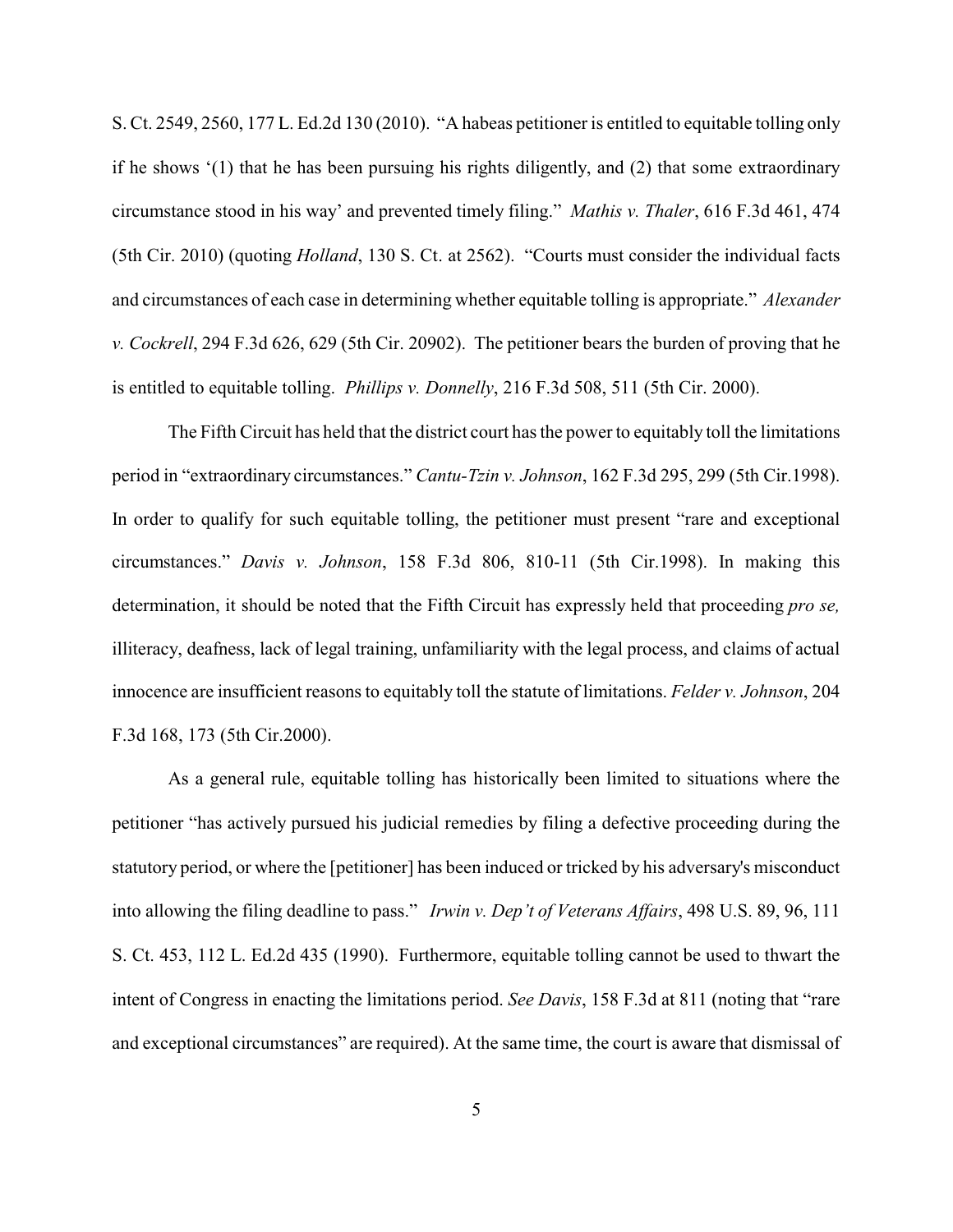a first federal habeas petition is a "particularly serious matter, for that dismissal denies the petitioner the protections of the Great Writ entirely, risking injury to an important interest in human liberty." *Lonchar v. Thomas,* 517 U.S. 314, 324, 116 S. Ct. 1293, 134 L. Ed.2d 440 (1996).

Petitioner has made no showing that unconstitutional State action prevented him from seeking administrative or state or federal habeas corpus relief in a timely manner, or that he is asserting a newly recognized constitutional right. Neither has he shown that he could not have discovered the factual predicates of his claims through exercise of due diligence until a later time. Petitioner presents no evidence that he was induced or tricked by his adversary's misconduct, which caused him to untimely file his petition. He has not shown "rare and extraordinary circumstances" that prevented him from timely filing. Consequently, the petitions should be dismissed as timebarred.

### Certificate of Appealability

An appeal may not be taken to the court of appeals from a final order in a proceeding under § 2254 "unless a circuit justice or judge issues a certificate of appealability." 28 U.S.C. §  $2253(c)(1)(B)$ . Although Petitioner has not yet filed a notice of appeal, it is respectfully recommended that this court, nonetheless, address whether Petitioner would be entitled to a certificate of appealability. *See Alexander v. Johnson*, 211 F.3d 895, 898 (5th Cir. 2000) (A district court may *sua sponte* rule on a certificate of appealability because "the district court that denies a petitioner relief is in the best position to determine whether the petitioner has made a substantial showing of a denial of a constitutional right on the issues before the court. Further briefing and argument on the very issues the court has just ruled on would be repetitious.").

A certificate of appealability may issue only if a petitioner has made a substantial showing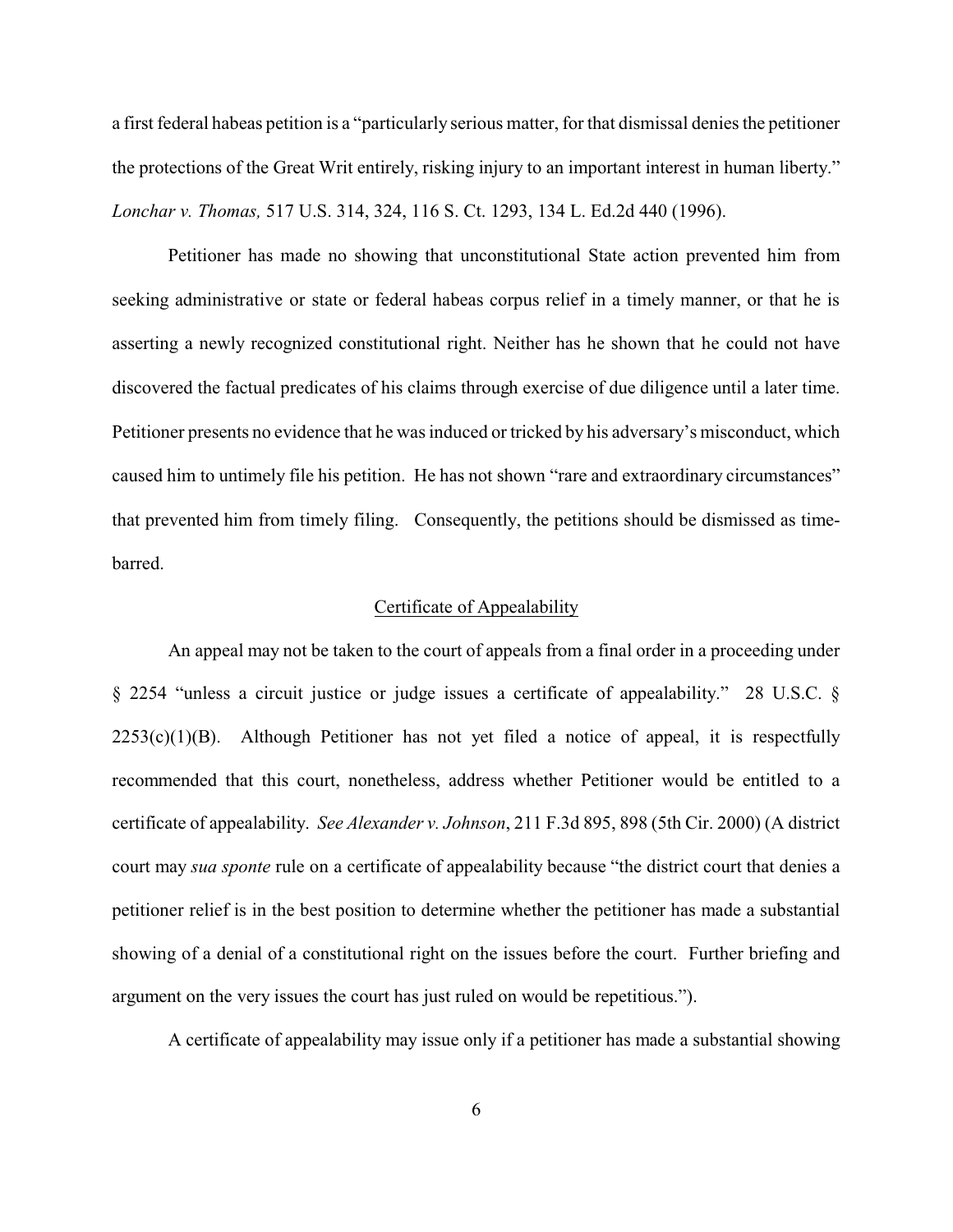of the denial of a constitutional right. 28 U.S.C. § 2253(c)(2). The Supreme Court fully explained the requirement associated with a "substantial showing of the denial of a constitutional right" in *Slack v. McDaniel*, 529 U.S. 473, 484, 120 S. Ct. 1595, 1603-04, 146 L. Ed.2d 542 (2000). In cases where a district court rejected a petitioner's constitutional claims on the merits, "the petitioner must demonstrate that reasonable jurists would find the district court's assessment of the constitutional claims debatable or wrong." *Id.*; *Henry v. Cockrell*, 327 F.3d 429, 431 (5th Cir. 2003). "When a district court denies a habeas petition on procedural grounds without reaching the petitioner's underlying constitutional claim, a COA should issue when the petitioner shows, at least, that jurists of reason would find it debatable whether the petition states a valid claim of the denial of a constitutional right and that jurists of reason would find it debatable whether the district court was correct in its procedural ruling." *Id.*

In this case, it is respectfully recommended that reasonable jurists could not debate the denial of Petitioner's § 2254 motion on substantive or procedural grounds, nor find that the issues presented are adequate to deserve encouragement to proceed. *See Miller-El v. Cockrell*, 537 U.S. 322, 336-37, 123 S. Ct. 1029, 1039, 154 L. Ed.2d 931 (2003) (citing *Slack*, 529 U.S. at 484, 120 S. Ct. at 1604). Accordingly, it is respectfully recommended that the court find that Petitioner is not entitled to a certificate of appealability.

### Recommendation

It is accordingly recommended that Petitioner's petitions for relief under 28 U.S.C. § 2254 be denied and the cases be dismissed with prejudice. It is further recommended that a certificate of appealability be denied.

Within fourteen (14) days after service of the magistrate judge's report, any party must serve